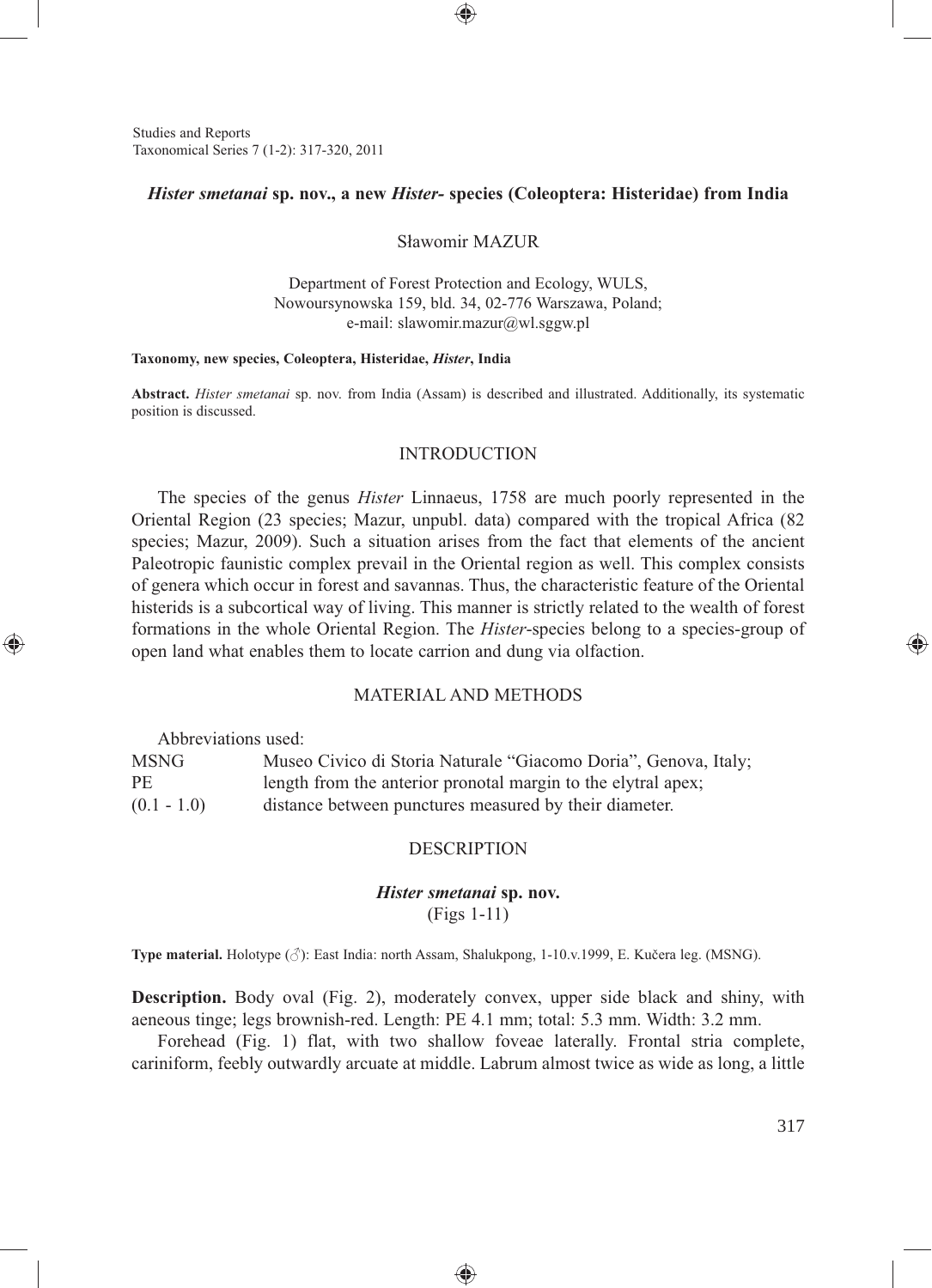

 $\bigoplus$ 

 $\bigoplus$ 

Figs 1-11. *Hister smetanai* sp. nov.: 1- head; 2- upper side; 3- body, laterally; 4- propygidium and pygidium; 5 under side; 6- protibia; 7- aedeagus ventrally; 8- aedeagus dorsally; 9- aedeagus laterally; 10-8<sup>th</sup> segment; 11-9<sup>th</sup> and 10<sup>th</sup> tergites.

⊕

318

 $\bigoplus$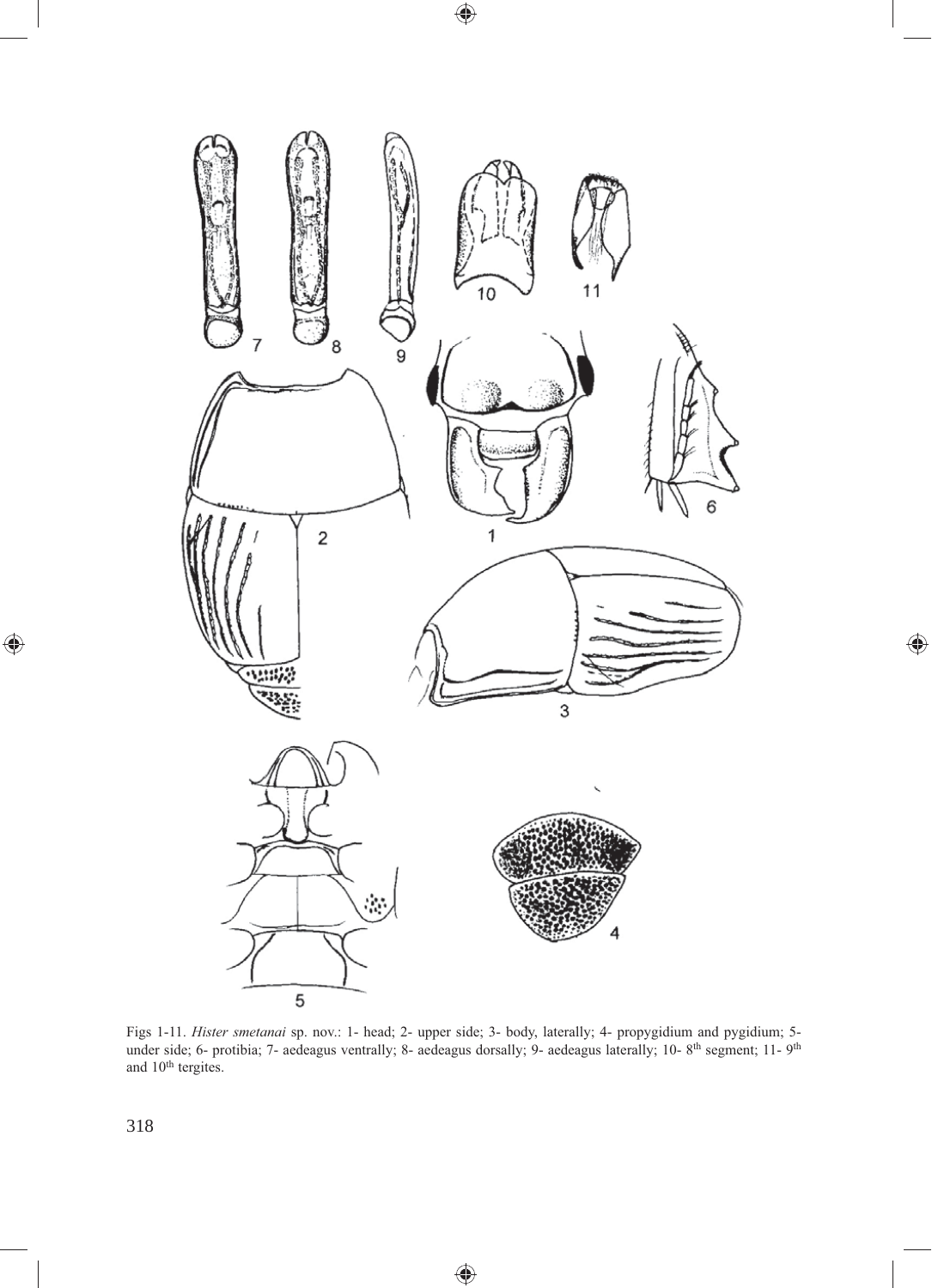incised at base. Mandibles concave, their external margin elevated. Scapus and funiculus pitch-brown, antennal club tomentose, with two transverse sutures.

⊕

Pronotum rounded laterally. Marginal pronotal stria complete at sides (Fig. 3), interrupted behind the head. Lateral pronotal striae incised, complete, the outer one sinuous medially. Epipleura a little concave, not ciliate.

Elytral epipleural fossete concave and smooth. Both marginal striae complete, a little carinate. Outer subhumeral stria deeply incised, present on basal half and united with the inner subhumeral one. Inner subhumeral stria complete and incised. All the dorsal striae deeply incised and weakly crenulate. First to third dorsal striae complete. Fourth dorsal stria abbreviated basally. The 5<sup>th</sup> stria reduced, present on apical third. Oblique humeral stria present on basal fourth (Figs 2-3).

Pygidial segments (Fig. 4) a little convex. Propygidium with two shallow depressions at sides, very densely covered with oval punctures (0.1-1.0). Interspaces among the coarse punctures intermingled with ground punctuation. Pygidial punctation similar to the propygidial one.

Prosternal lobe (Fig. 5) rounded, doubly margined, the outer marginal stria less marked and widely interrupted anteriorly. Disc finely punctulate, more coarsely at sides. Prosternal keel finely and rarely punctulate.

Anterior margin of mesosternum feebly emarginated, the mesosternum finely and rarely punctulate. Marginal mesosternal stria complete and incised. There are also two short, additional striae in anterolateral angles. Meso-metasternal suture finely marked. Metasternum as punctulate as mesosternum. Median line finely marked. Transverse line at metasternal apex very fine and indistinct. Lateral metasternal stria subcariniform, extending obliquely and posteriorly, united arcuately with oblique stria which extends inwards from metasternal-metepisternal suture. Lateral disc of metasternum covered with large and round punctures, intermingled with the small ones.

⊕

Intercoxal disc of 1st abdominal segment distinctly margined laterally, the marginal striae obliquely descending the posterior margin (Fig. 5).

Legs paler than body, pitch-brown. Protibia (Fig. 6) with 3 dents at outer margin. Apical protibial margin with two large spinules. Profemoral stria incised and complete. Mid- and hind tibia with two rows of numerous spinules at outer margin.

Genital structure as well as the 8-10 sterna and tergites are figured (Figs 7-11).

**Differential diagnosis.** Very similar to *Hister inexspectatus* Desbordes, 1923 from which it may be separated by absence of sutural stria, not margined pygidium and by tridentate protibia only.

**Derivatio nominis.** This species is dedicated to Aleš Smetana in appreciation of his 80<sup>th</sup> anniversary.

#### DISCUSSION

*Hister smetanai* sp. nov. belongs to the Oriental group which may be characterized by the presence of outer subhumeral stria and absence of pilosity on pronotal epipleura (*H. furcipes* Marseul, 1854, *H. inexspectatus* Desbordes, 1923)*.* The complete inner subhumeral stria

♠

⊕